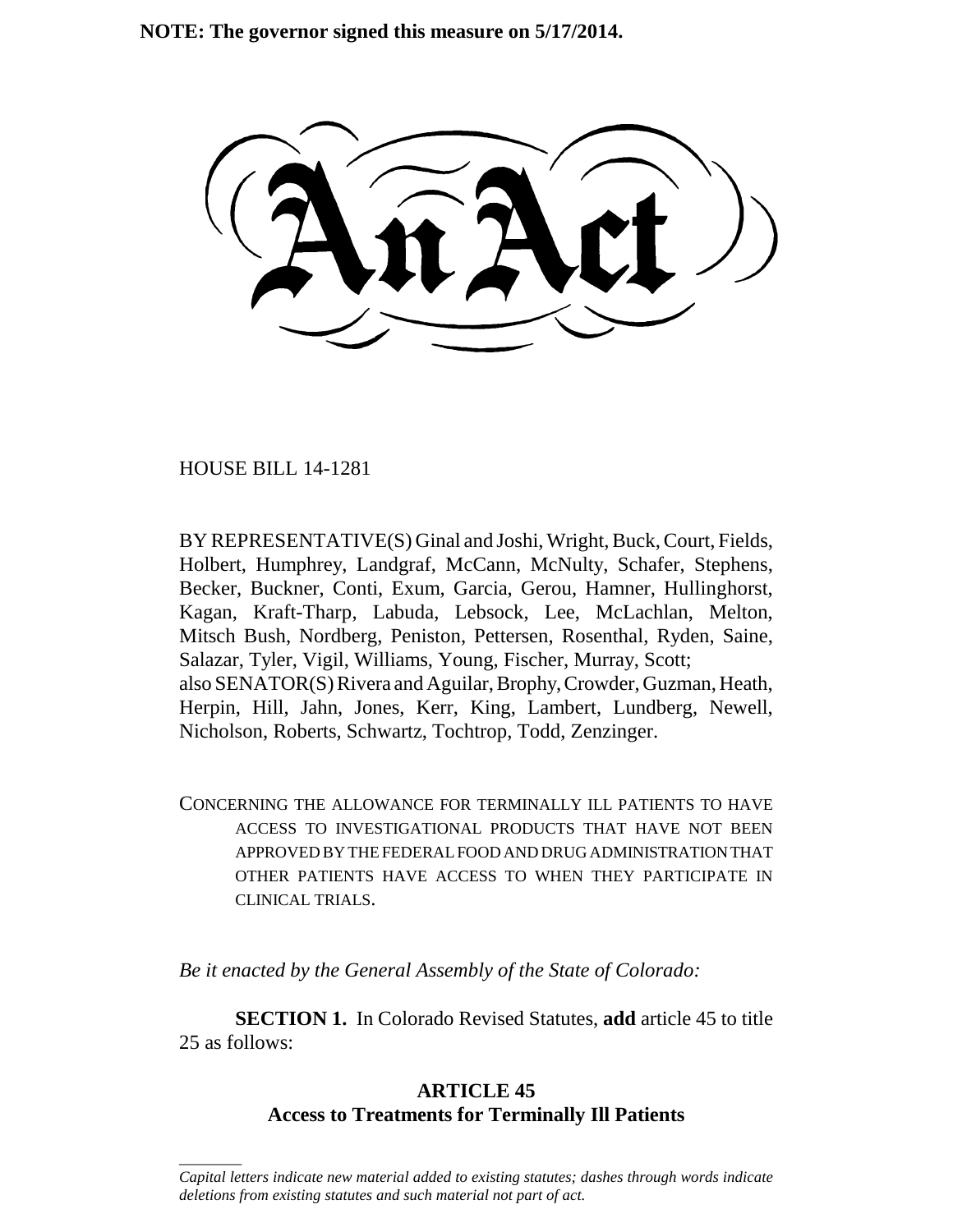**25-45-101. Short title.** THIS ARTICLE SHALL BE KNOWN AND MAY BE CITED AS THE "RIGHT TO TRY ACT".

**25-45-102. Legislative declaration.** (1) THE GENERAL ASSEMBLY FINDS AND DECLARES THAT:

(a) THE PROCESS OF APPROVAL FOR INVESTIGATIONAL DRUGS, BIOLOGICAL PRODUCTS, AND DEVICES IN THE UNITED STATES PROTECTS FUTURE PATIENTS FROM PREMATURE, INEFFECTIVE, AND UNSAFE MEDICATIONS AND TREATMENTS OVER THE LONG RUN, BUT THE PROCESS OFTEN TAKES MANY YEARS;

(b) PATIENTS WHO HAVE A TERMINAL ILLNESS DO NOT HAVE THE LUXURY OF WAITING UNTIL AN INVESTIGATIONAL DRUG, BIOLOGICAL PRODUCT, OR DEVICE RECEIVES FINAL APPROVAL FROM THE UNITED STATES FOOD AND DRUG ADMINISTRATION;

(c) PATIENTS WHO HAVE A TERMINAL ILLNESS HAVE A FUNDAMENTAL RIGHT TO ATTEMPT TO PURSUE THE PRESERVATION OF THEIR OWN LIVES BY ACCESSING AVAILABLE INVESTIGATIONAL DRUGS, BIOLOGICAL PRODUCTS, AND DEVICES;

(d) THE USE OF AVAILABLE INVESTIGATIONAL DRUGS, BIOLOGICAL PRODUCTS, AND DEVICES IS A DECISION THAT SHOULD BE MADE BY THE PATIENT WITH A TERMINAL ILLNESS IN CONSULTATION WITH THE PATIENT'S HEALTH CARE PROVIDER AND THE PATIENT'S HEALTH CARE TEAM, IF APPLICABLE; AND

(e) THE DECISION TO USE AN INVESTIGATIONAL DRUG, BIOLOGICAL PRODUCT, OR DEVICE SHOULD BE MADE WITH FULL AWARENESS OF THE POTENTIAL RISKS, BENEFITS, AND CONSEQUENCES TO THE PATIENT AND THE PATIENT'S FAMILY.

(2) IT IS THE INTENT OF THE GENERAL ASSEMBLY TO ALLOW FOR TERMINALLY ILL PATIENTS TO USE POTENTIALLY LIFE-SAVING INVESTIGATIONAL DRUGS, BIOLOGICAL PRODUCTS, AND DEVICES.

**25-45-103. Definitions.** AS USED IN THIS ARTICLE, UNLESS THE CONTEXT OTHERWISE REQUIRES:

## PAGE 2-HOUSE BILL 14-1281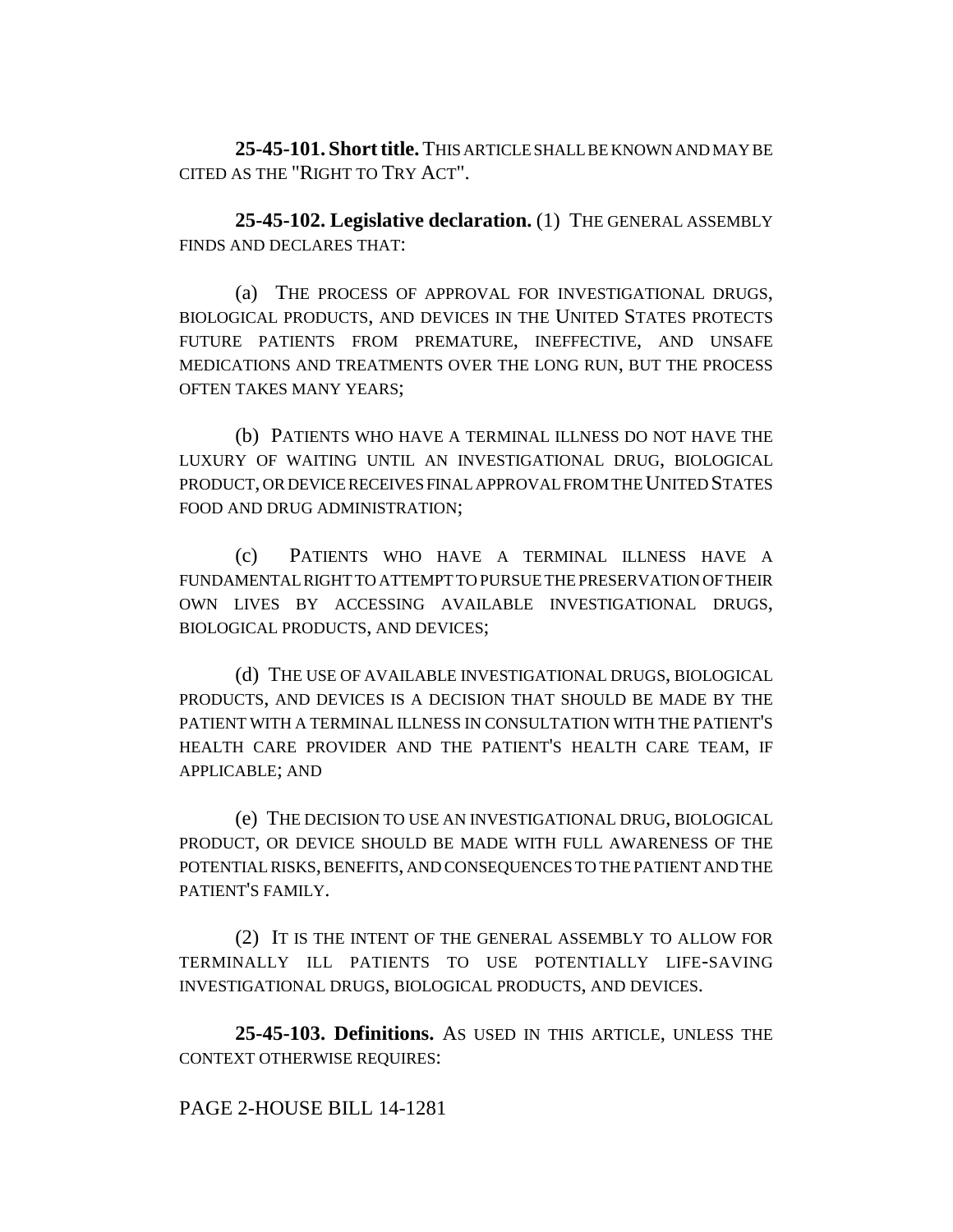(1) (a) "ELIGIBLE PATIENT" MEANS A PERSON WHO HAS:

(I) A TERMINAL ILLNESS, ATTESTED TO BY THE PATIENT'S TREATING PHYSICIAN;

(II) CONSIDERED ALL OTHER TREATMENT OPTIONS CURRENTLY APPROVED BY THE UNITED STATES FOOD AND DRUG ADMINISTRATION;

(III) BEEN UNABLE TO PARTICIPATE IN A CLINICAL TRIAL FOR THE TERMINAL ILLNESS WITHIN ONE HUNDRED MILES OF THE PATIENT'S HOME ADDRESS FOR THE TERMINAL ILLNESS, OR NOT BEEN ACCEPTED TO THE CLINICAL TRIAL WITHIN ONE WEEK OF COMPLETION OF THE CLINICAL TRIAL APPLICATION PROCESS;

(IV) RECEIVED A RECOMMENDATION FROM HIS OR HER PHYSICIAN FOR AN INVESTIGATIONAL DRUG, BIOLOGICAL PRODUCT, OR DEVICE;

(V) GIVEN WRITTEN, INFORMED CONSENT FOR THE USE OF THE INVESTIGATIONAL DRUG, BIOLOGICAL PRODUCT, OR DEVICE OR, IF THE PATIENT IS A MINOR OR LACKS THE MENTAL CAPACITY TO PROVIDE INFORMED CONSENT, A PARENT OR LEGAL GUARDIAN HAS GIVEN WRITTEN, INFORMED CONSENT ON THE PATIENT'S BEHALF; AND

(VI) DOCUMENTATION FROM HIS OR HER PHYSICIAN THAT HE OR SHE MEETS THE REQUIREMENTS OF THIS PARAGRAPH (a).

(b) "ELIGIBLE PATIENT" DOES NOT INCLUDE A PERSON BEING TREATED AS AN INPATIENT IN A HOSPITAL LICENSED OR CERTIFIED PURSUANT TO SECTION 25-3-101.

(2) "INVESTIGATIONAL DRUG, BIOLOGICAL PRODUCT, OR DEVICE" MEANS A DRUG, BIOLOGICAL PRODUCT, OR DEVICE THAT HAS SUCCESSFULLY COMPLETED PHASE ONE OF A CLINICAL TRIAL BUT HAS NOT YET BEEN APPROVED FOR GENERAL USE BY THE UNITED STATES FOOD AND DRUG ADMINISTRATION AND REMAINS UNDER INVESTIGATION IN A UNITED STATES FOOD AND DRUG ADMINISTRATION-APPROVED CLINICAL TRIAL.

(3) "TERMINAL ILLNESS" MEANS A DISEASE THAT, WITHOUT LIFE-SUSTAINING PROCEDURES, WILL SOON RESULT IN DEATH OR A STATE OF PERMANENT UNCONSCIOUSNESS FROM WHICH RECOVERY IS UNLIKELY.

PAGE 3-HOUSE BILL 14-1281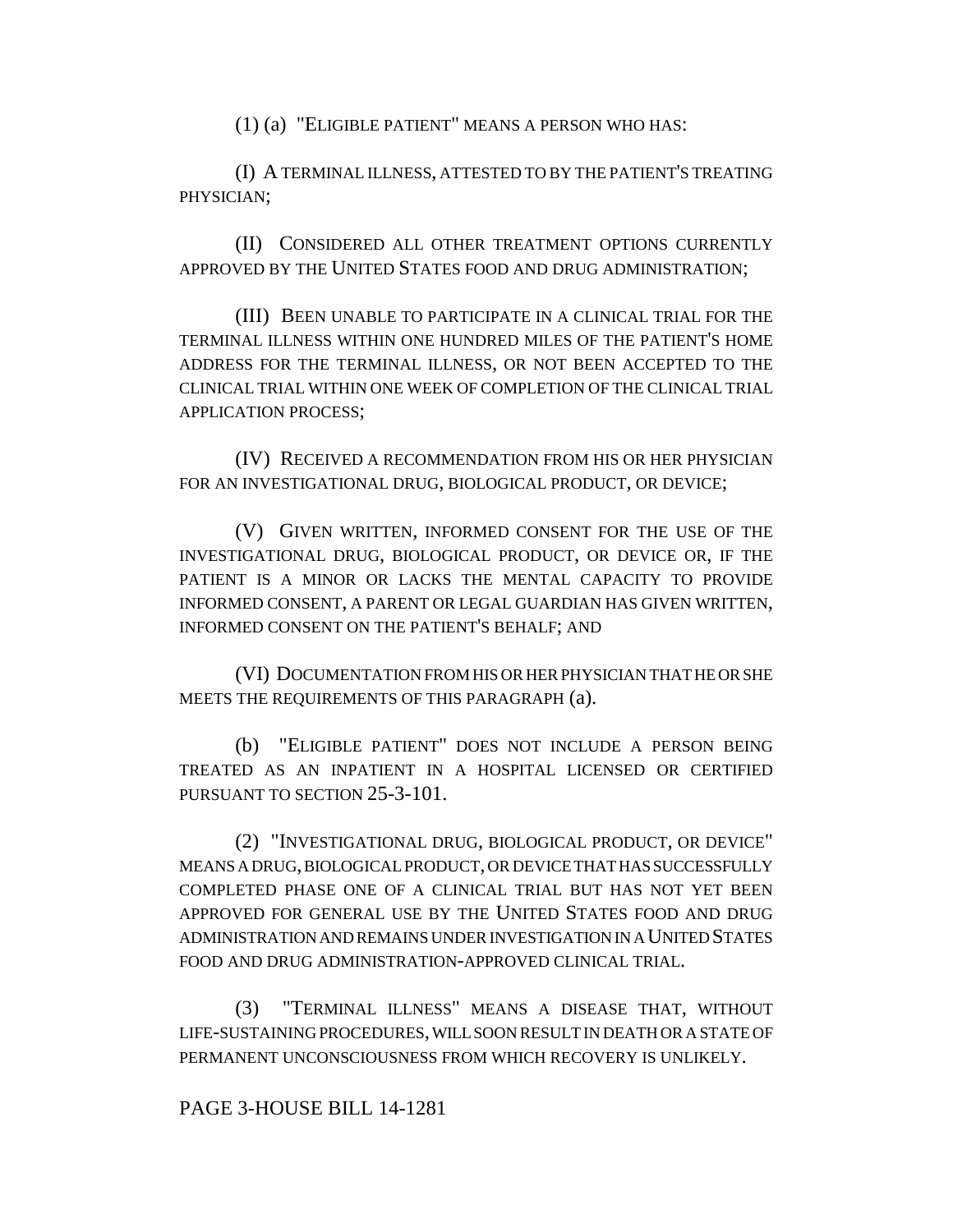(4) "WRITTEN, INFORMED CONSENT" MEANS A WRITTEN DOCUMENT SIGNED BY THE PATIENT AND ATTESTED TO BY THE PATIENT'S PHYSICIAN AND A WITNESS THAT, AT A MINIMUM:

(a) EXPLAINS THE CURRENTLY APPROVED PRODUCTS AND TREATMENTS FOR THE DISEASE OR CONDITION FROM WHICH THE PATIENT SUFFERS;

(b) ATTESTS TO THE FACT THAT THE PATIENT CONCURS WITH HIS OR HER PHYSICIAN IN BELIEVING THAT ALL CURRENTLY APPROVED AND CONVENTIONALLY RECOGNIZED TREATMENTS ARE UNLIKELY TO PROLONG THE PATIENT'S LIFE;

(c) CLEARLY IDENTIFIES THE SPECIFIC PROPOSED INVESTIGATIONAL DRUG, BIOLOGICAL PRODUCT, OR DEVICE THAT THE PATIENT IS SEEKING TO USE;

(d) DESCRIBES THE POTENTIALLY BEST AND WORST OUTCOMES OF USING THE INVESTIGATIONAL DRUG, BIOLOGICAL PRODUCT, OR DEVICE WITH A REALISTIC DESCRIPTION OF THE MOST LIKELY OUTCOME, INCLUDING THE POSSIBILITY THAT NEW, UNANTICIPATED, DIFFERENT, OR WORSE SYMPTOMS MIGHT RESULT, AND THAT DEATH COULD BE HASTENED BY THE PROPOSED TREATMENT, BASED ON THE PHYSICIAN'S KNOWLEDGE OF THE PROPOSED TREATMENT IN CONJUNCTION WITH AN AWARENESS OF THE PATIENT'S CONDITION;

(e) MAKES CLEAR THAT THE PATIENT'S HEALTH INSURER AND PROVIDER ARE NOT OBLIGATED TO PAY FOR ANY CARE OR TREATMENTS CONSEQUENT TO THE USE OF THE INVESTIGATIONAL DRUG, BIOLOGICAL PRODUCT, OR DEVICE;

(f) MAKES CLEAR THAT THE PATIENT'S ELIGIBILITY FOR HOSPICE CARE MAY BE WITHDRAWN IF THE PATIENT BEGINS CURATIVE TREATMENT AND CARE MAY BE REINSTATED IF THE CURATIVE TREATMENT ENDS AND THE PATIENT MEETS HOSPICE ELIGIBILITY REQUIREMENTS;

(g) MAKES CLEAR THAT IN-HOME HEALTH CARE MAY BE DENIED IF TREATMENT BEGINS; AND

(h) STATES THAT THE PATIENT UNDERSTANDS THAT HE OR SHE IS

## PAGE 4-HOUSE BILL 14-1281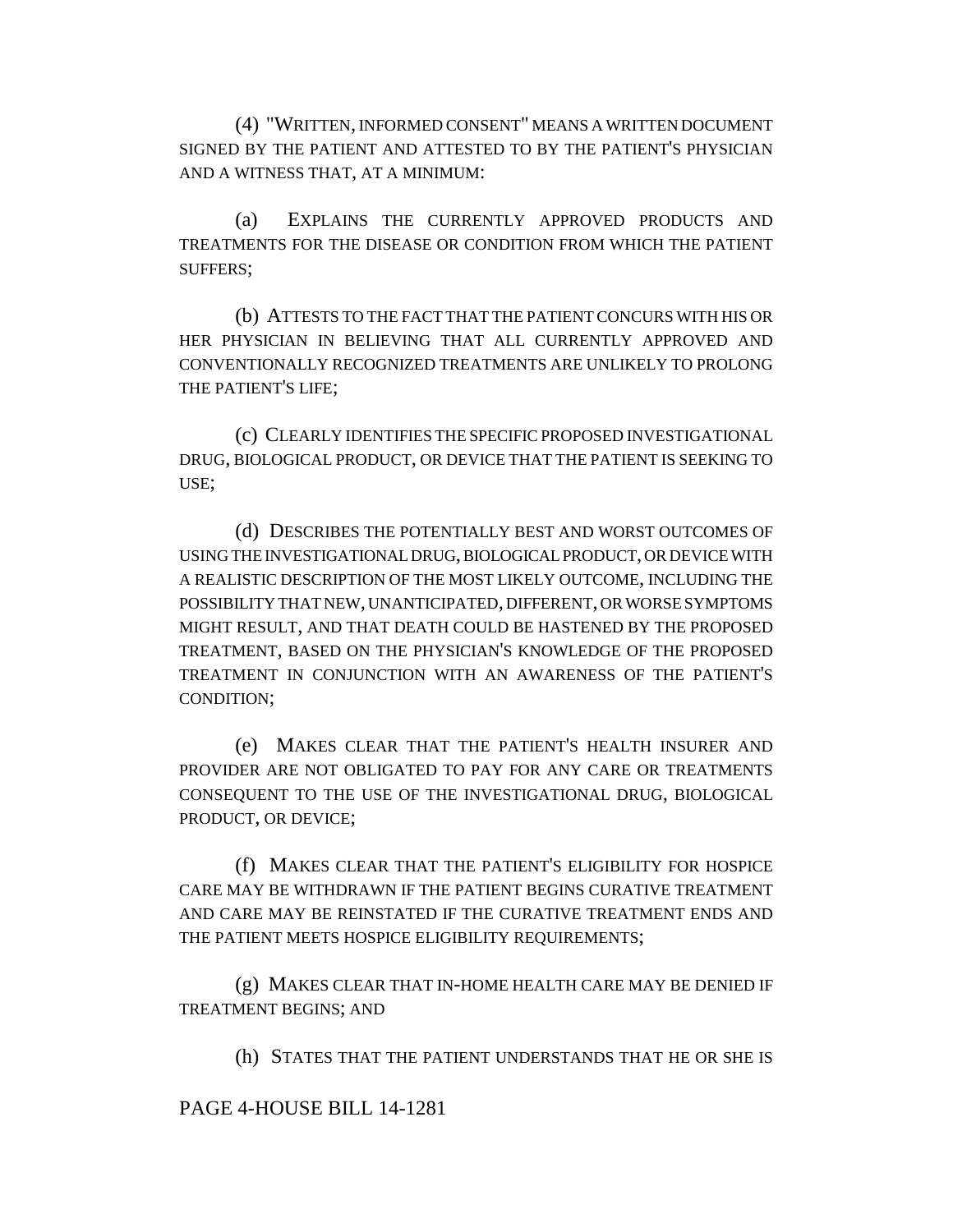LIABLE FOR ALL EXPENSES CONSEQUENT TO THE USE OF THE INVESTIGATIONAL DRUG, BIOLOGICAL PRODUCT, OR DEVICE, AND THAT THIS LIABILITY EXTENDS TO THE PATIENT'S ESTATE, UNLESS A CONTRACT BETWEEN THE PATIENT AND THE MANUFACTURER OF THE DRUG, BIOLOGICAL PRODUCT, OR DEVICE STATES OTHERWISE.

**25-45-104. Drug manufacturers - availability of investigational drugs, biological products, or devices - costs - insurance coverage.** (1) A MANUFACTURER OF AN INVESTIGATIONAL DRUG, BIOLOGICAL PRODUCT, OR DEVICE MAY MAKE AVAILABLE THE MANUFACTURER'S INVESTIGATIONAL DRUG, BIOLOGICAL PRODUCT, OR DEVICE TO ELIGIBLE PATIENTS PURSUANT TO THIS ARTICLE. THIS ARTICLE DOES NOT REQUIRE THAT A MANUFACTURER MAKE AVAILABLE AN INVESTIGATIONAL DRUG, BIOLOGICAL PRODUCT, OR DEVICE TO AN ELIGIBLE PATIENT.

(2) A MANUFACTURER MAY:

(a) PROVIDE AN INVESTIGATIONAL DRUG, BIOLOGICAL PRODUCT, OR DEVICE TO AN ELIGIBLE PATIENT WITHOUT RECEIVING COMPENSATION; OR

(b) REQUIRE AN ELIGIBLE PATIENT TO PAY THE COSTS OF, OR THE COSTS ASSOCIATED WITH, THE MANUFACTURE OF THE INVESTIGATIONAL DRUG, BIOLOGICAL PRODUCT, OR DEVICE.

(3) (a) NOTHING IN THIS ARTICLE EXPANDS THE COVERAGE PROVIDED IN SECTIONS 10-16-104 (20) OR 10-16-104.6, C.R.S.

(b) A HEALTH INSURANCE CARRIER MAY, BUT IS NOT REQUIRED TO, PROVIDE COVERAGE FOR THE COST OF AN INVESTIGATIONAL DRUG, BIOLOGICAL PRODUCT, OR DEVICE.

(c) AN INSURER MAY DENY COVERAGE TO AN ELIGIBLE PATIENT FROM THE TIME THE ELIGIBLE PATIENT BEGINS USE OF THE INVESTIGATIONAL DRUG, BIOLOGIC PRODUCT, OR DEVICE THROUGH A PERIOD NOT TO EXCEED SIX MONTHS FROM THE TIME THE INVESTIGATIONAL DRUG, BIOLOGIC PRODUCT, OR DEVICE IS NO LONGER USED BY THE ELIGIBLE PATIENT; EXCEPT THAT COVERAGE MAY NOT BE DENIED FOR A PREEXISTING CONDITION AND FOR COVERAGE FOR BENEFITS WHICH COMMENCED PRIOR TO THE TIME THE ELIGIBLE PATIENT BEGINS USE OF SUCH DRUG, BIOLOGIC PRODUCT OR DEVICE.

PAGE 5-HOUSE BILL 14-1281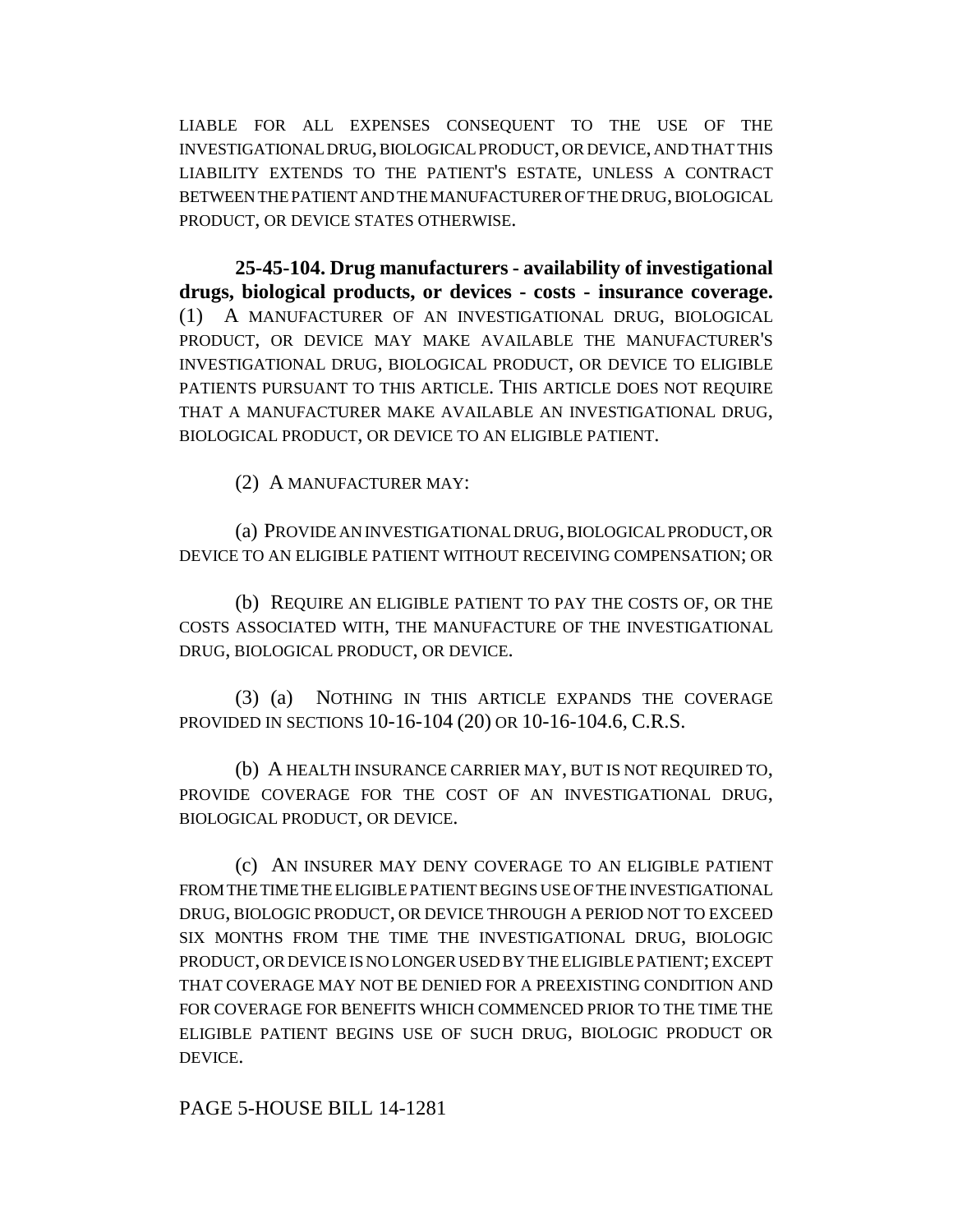(4) IF A PATIENT DIES WHILE BEING TREATED BY AN INVESTIGATIONAL DRUG, BIOLOGICAL PRODUCT, OR DEVICE, THE PATIENT'S HEIRS ARE NOT LIABLE FOR ANY OUTSTANDING DEBT RELATED TO THE TREATMENT OR LACK OF INSURANCE DUE TO THE TREATMENT.

**25-45-105. Action against health care provider's license or medicare certification prohibited.** NOTWITHSTANDING ANY OTHER LAW, A LICENSING BOARD MAY NOT REVOKE, FAIL TO RENEW, SUSPEND, OR TAKE ANY ACTION AGAINST A HEALTH CARE PROVIDER'S LICENSE ISSUED PURSUANT TO TITLE 12, C.R.S., BASED SOLELY ON THE HEALTH CARE PROVIDER'S RECOMMENDATIONS TO AN ELIGIBLE PATIENT REGARDING ACCESS TO OR TREATMENT WITH AN INVESTIGATIONAL DRUG, BIOLOGICAL PRODUCT, OR DEVICE, AS LONG AS THE RECOMMENDATIONS ARE CONSISTENT WITH MEDICAL STANDARDS OF CARE. ACTION AGAINST A HEALTH CARE PROVIDER'S MEDICARE CERTIFICATION BASED SOLELY ON THE HEALTH CARE PROVIDER'S RECOMMENDATION THAT A PATIENT HAVE ACCESS TO AN INVESTIGATIONAL DRUG, BIOLOGICAL PRODUCT, OR DEVICE IS PROHIBITED.

**25-45-106. Access to investigational drugs, biological products, and devices.** AN OFFICIAL, EMPLOYEE, OR AGENT OF THIS STATE SHALL NOT BLOCK OR ATTEMPT TO BLOCK AN ELIGIBLE PATIENT'S ACCESS TO AN INVESTIGATIONAL DRUG, BIOLOGICAL PRODUCT, OR DEVICE.COUNSELING, ADVICE, OR A RECOMMENDATION CONSISTENT WITH MEDICAL STANDARDS OF CARE FROM A LICENSED HEALTH CARE PROVIDER IS NOT A VIOLATION OF THIS SECTION.

**25-45-107. No cause of action created.** THIS ARTICLE DOES NOT CREATE A PRIVATE CAUSE OF ACTION AGAINST A MANUFACTURER OF AN INVESTIGATIONAL DRUG, BIOLOGICAL PRODUCT, OR DEVICE OR AGAINST ANY OTHER PERSON OR ENTITY INVOLVED IN THE CARE OF AN ELIGIBLE PATIENT USING THE INVESTIGATIONAL DRUG, BIOLOGICAL PRODUCT, OR DEVICE, FOR ANY HARM DONE TO THE ELIGIBLE PATIENT RESULTING FROM THE INVESTIGATIONAL DRUG, BIOLOGICAL PRODUCT, OR DEVICE, SO LONG AS THE MANUFACTURER OR OTHER PERSON OR ENTITY IS COMPLYING IN GOOD FAITH WITH THE TERMS OF THIS PART 1, UNLESS THERE WAS A FAILURE TO EXERCISE REASONABLE CARE.

**25-45-108. Affect on health care coverage.** NOTHING IN THIS SECTION AFFECTS THE MANDATORY HEALTH CARE COVERAGE FOR

## PAGE 6-HOUSE BILL 14-1281